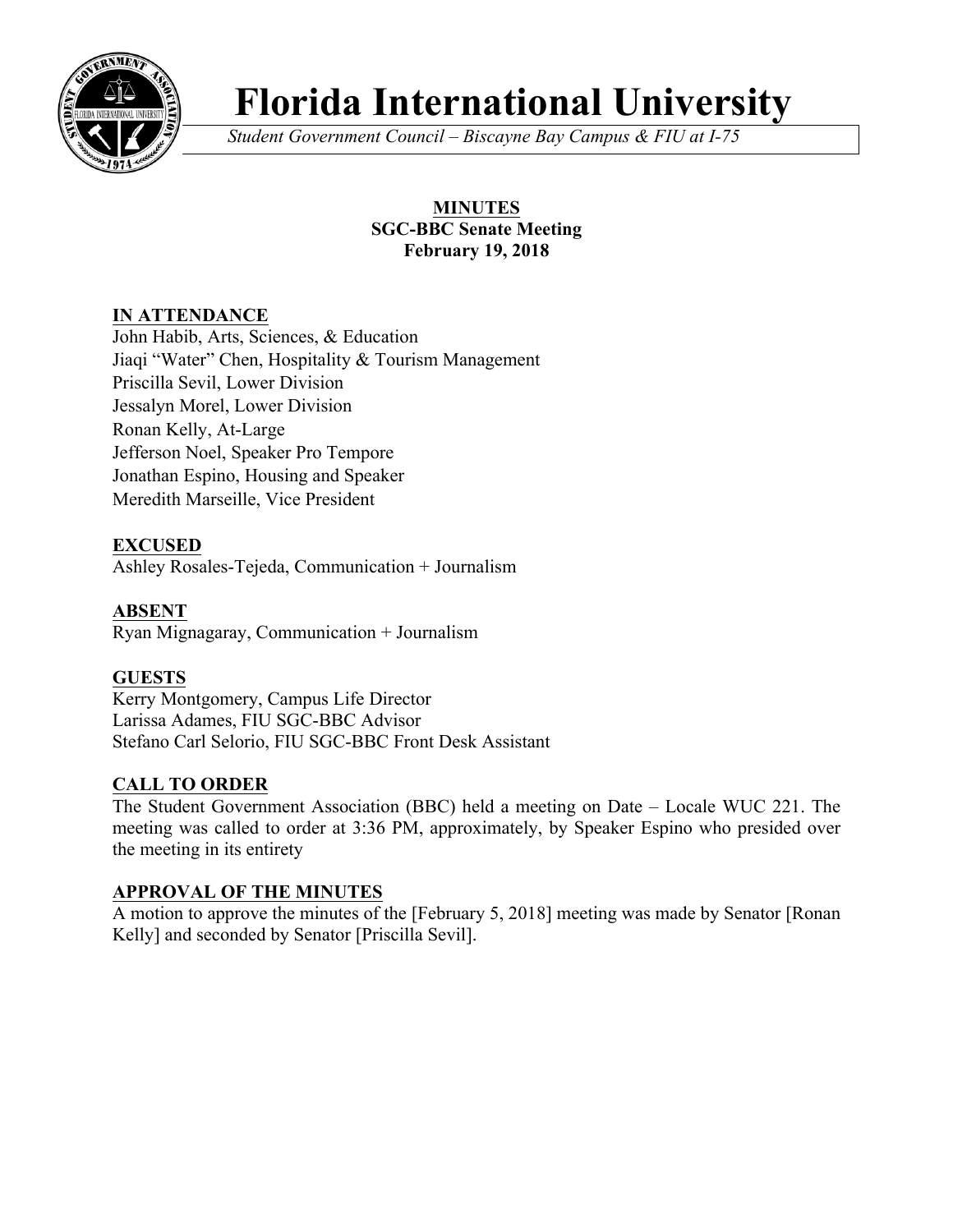## **SPEAKER OF SENATE REPORT**

Speaker Jonathan Espino stated the following,

A motion to amend the agenda to change the date from February 5, 2018 to February 19, 2018 was made by Senator [Jefferson Noel] and seconded by Senator [Jessalyn Morel].

### **VICE PRESIDENT REPORT**

Vice President Meredith Marseille stated the following,

- I. Tamika Mallory
	- A. She will be speaking in the GC Ballrooms on February 20, 2018 at 6:30 PM.
- II. FIU SGC-BBC Lecture Series: Charlamagne Tha God
	- A. He will be speaking in the WUC Ballrooms on February 22, 2018 at 6:30 PM.
	- B. Spread the news about his lecture and remember to RSVP for either the event or the reception.
- III. Bayview Hall Council
	- A. The resolution has been confirmed.
	- B. Applications for the Bayview Hall Council are going to be open next week.
- IV. Panther Power to the People, February 22, 2018, 12:00 PM 2:00 PM
	- A. Panther Power and the Black Student Union are collaborating for the Panther Power to the People.

#### **SPEAKER PRO TEMPORE REPORT**

Speaker Pro Tempore Jefferson Noel stated the following,

- I. Future Leaders Solving Current Problems, April 6, 2018, 10 AM 2:20 PM A. In collaboration with Senator John Habib and Senator Jiaqi Chen
- II. Doughnuts with the Dean, March 7, 2018, 2 PM 4 PM
	- A. Dean Michael Cheng of Hospitality and Dean Brian Schriner of Communications

#### **FINANCE CHAIR REPORT**

Senator Ronan Kelly stated the following,

- I. Finance Request by Clidiane Auborg
	- A. The student was not present.
	- B. The student is requesting \$1,300.00, but since she is a graduate, SGC-BBC will only be able to give out \$300.00.

#### **RLJ CHAIR REPORT**

Senator Jessalyn Morel stated the following,

- I. Overlooked the changes made to Resolution 2018.0001
- II. Recruiting additional senator to partake in the RLJ Committee.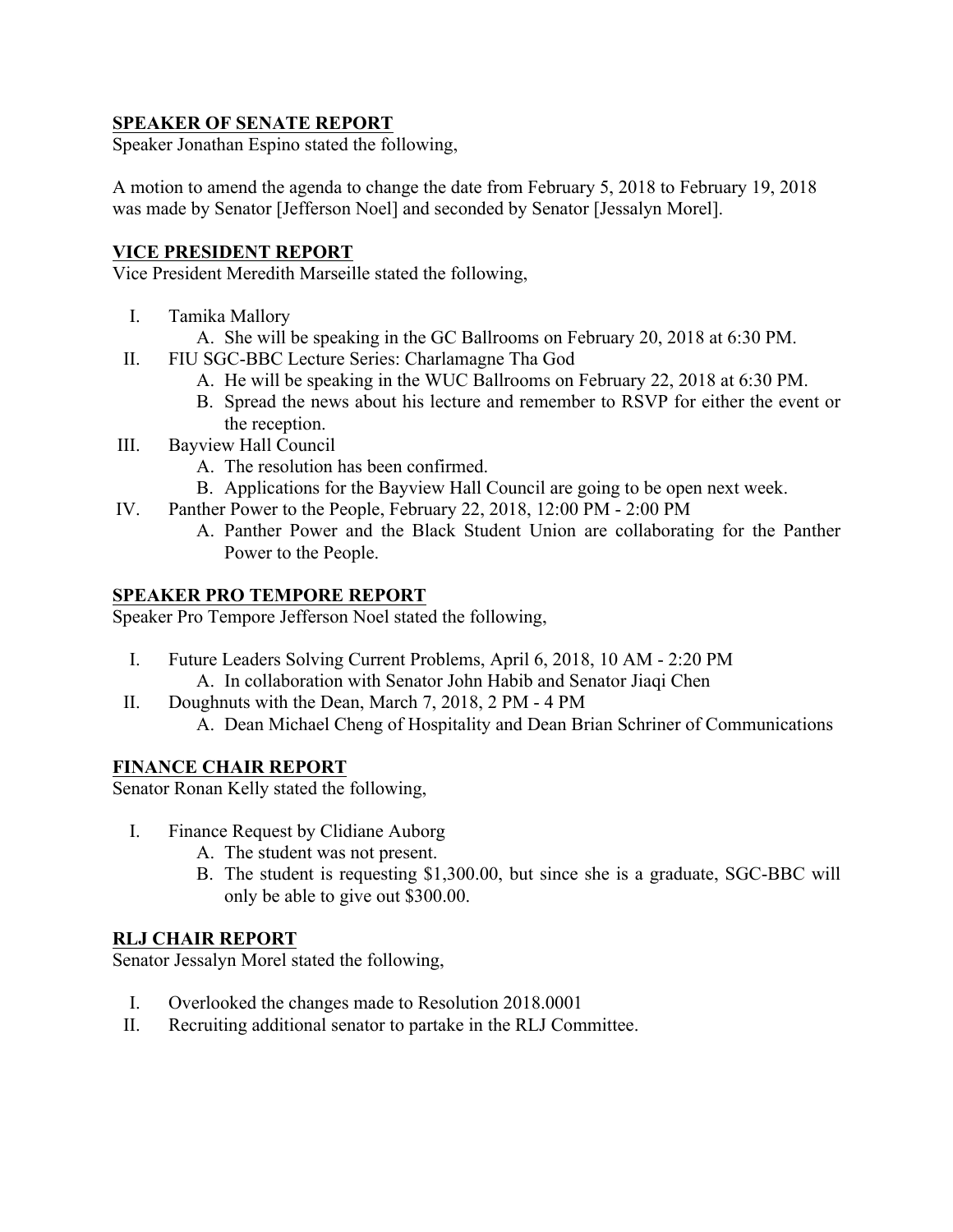## **ADVISOR REPORT**

FIU SGC-BBC Advisor Larissa Adames stated the following,

- I. SGC-BBC Senate and Executive Applications A. Due this Thursday, February 22, 2018
- II. Elections will be held on April  $3 \& 4, 2018$
- III. Lecture Series: Charlamagne Tha God
	- A. RSVP through the Eventbrite link that Marcy Alstrom should have sent out to SGC-BBC faculty/staff/council.
- IV. SGA Leadership Banquet, April 18, 2018
- V. SGA Awards
	- A. Please nominate staff or students.
- VI. Student Admitted Day, March 3, 2018, 11:00 AM 1:00 PM
- VII. Composite Pictures, April 11, 2018, 2:00 PM 4:00 PM

FIU Campus Life Director Kerry Montgomery stated the following,

I. No announcements were made.

## **OLD BUSINESS**

- I. Please refer to APPROVAL OF MINUTES
	- A. Changes were made through the Google Doc:
		- 1. Change "relinquished his position" to "relinquished his chairmanship".
		- 2. Change "Bayview Housing Council" to "Bayview Hall Council".
- II. Resolution 2018.0001
	- A. Second Reading

A motion to approve Resolution 2018.0001 in support of the addition of semesterly formal/town hall meetings at Bayview Student Living was made by Senator Jefferson Noel and seconded by Senator Morel.

The motion was passed unanimously with 7-0-0.

- AYE John Habib, Arts, Sciences, & Education
- AYE Jiaqi "Water" Chen, Hospitality & Tourism Management
- AYE Priscilla Sevil, Lower Division
- AYE Jessalyn Morel, Lower Division
- AYE Ronan Kelly, At-Large
- AYE Jefferson Noel, Speaker Pro Tempore
- AYE Jonathan Espino, Housing and Speaker